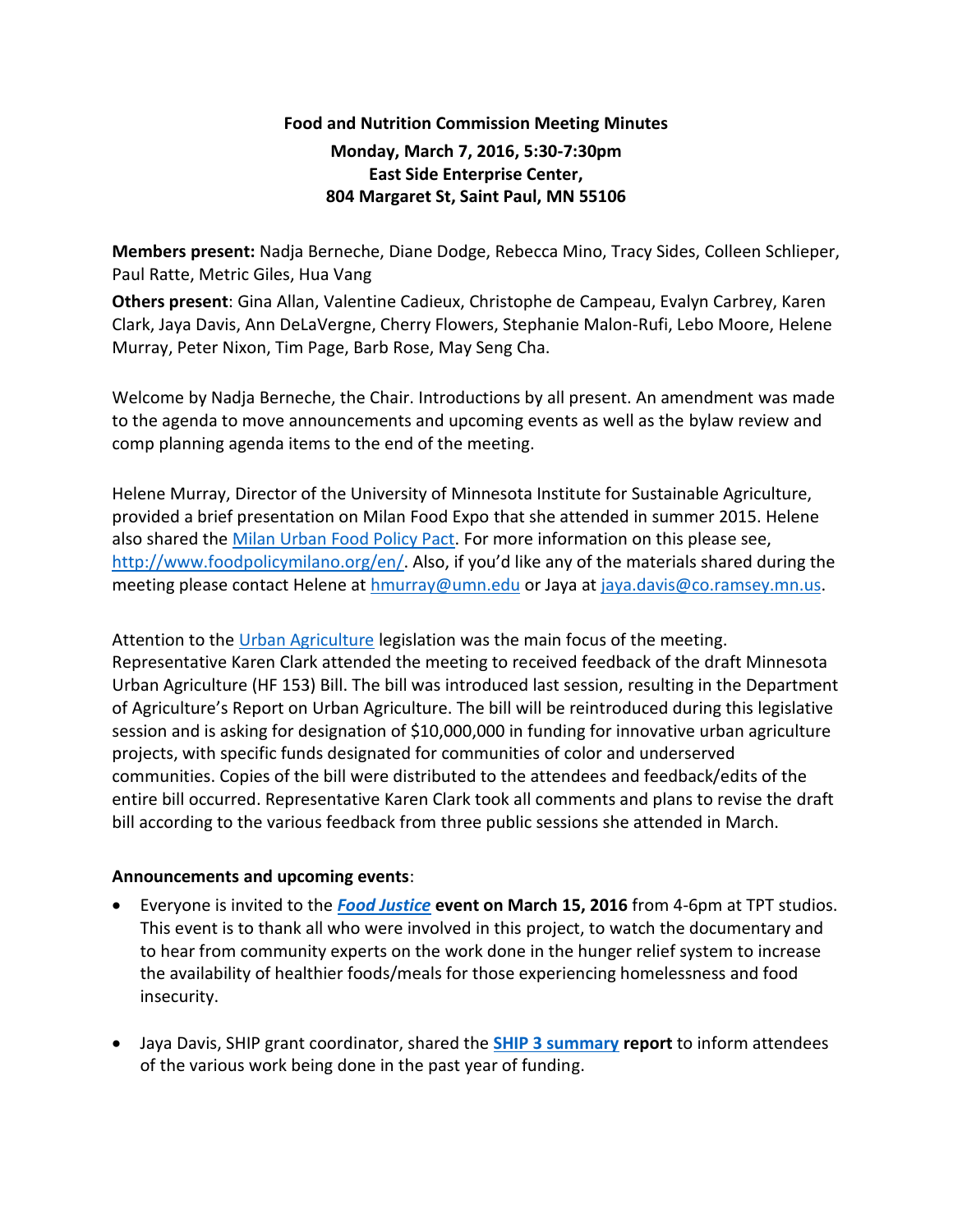- Hunger Solutions is holding **Hunger Day on the Hill** March 16, 2016.
- **The Metro Food Access Network** advertised the four open Food and Nutrition Commission member positions via email. Everyone is encouraged to spread the word for eligible applications that live or work in Ramsey County to apply. Contact [jaya.davis@co.ramsey.mn.us](mailto:jaya.davis@co.ramsey.mn.us) for more information on how to apply.
- Nadja shared information on a meeting held with **City of Saint Paul** staff: discussion was had on market gardens and HRA land, interest in healthy food access language in comp planning, and plans for introducing an ordinance in response to concerns of Hmong Farmers Association regarding agricultural vehicles being able to park during the growing season in city streets. The public hearing for this ordinance will be on **April 6 at 5:30pm**. Link: [https://stpaul.legistar.com/LegislationDetail.aspx?ID=2600103&GUID=166B5D1A-43E7-440D-8ABA-](https://stpaul.legistar.com/LegislationDetail.aspx?ID=2600103&GUID=166B5D1A-43E7-440D-8ABA-CFE5D70DE30D&FullText=1)[CFE5D70DE30D&FullText=1#](https://stpaul.legistar.com/LegislationDetail.aspx?ID=2600103&GUID=166B5D1A-43E7-440D-8ABA-CFE5D70DE30D&FullText=1)
- **Peter Nixon, a Bioproducts & Biosystems Engineering PhD student** shared that his research project out of the University of Minnesota Humphrey School of Public Affairs is to quantify the food coming into the regional system to better understand the benefits of urban agriculture. He also mentioned a cohort of students interested in food quantification projects. For more information or interested in connecting with his work please connect with Peter directly via email: [petenixon1@gmail.com.](mailto:petenixon1@gmail.com)
- Barb Rose shared an invitation to [Growing West Side's indoor farmer's market](http://growingwestside.com/wp-content/uploads/2013/04/Indoor-farmers-market-poster.jpg) event on **March 29th from 6-8pm**. There will be vendors, demonstrations, and seed sharing. Location: River's Edge Academy, 188 Plato Blvd W, St Paul, MN 55107.
- Karen Clark shared information on an upcoming event: The Women's Environmental Institute presents **"Life in the Soil: Biology & Health of the Soil Food Web"** presented by Dr. Elaine Ingham; Saturday, March 26<sup>th</sup>, 9am-4pm, register a[t http://www.w-e-i.org/.](http://www.w-e-i.org/)

FNC members reviewed By-Laws and voted to adopt them. There were 6 votes to adopt the By-laws as written, 1 abstention, and 1 absent member. By-laws were adopted with no edits.

Nadja postponed the Comprehensive Planning discussion until the April meeting. All FNC members were encouraged to come prepared next meeting with thoughts on these two questions: First, to come with ideas of whom in the community should be involved over the next 5 months to gather as much input prior to developing the draft language for comprehensive plans. Second, how do we want to engage people; through community events, open forums, workshops, go to various group meetings, etc.? Further discussion will be help in April.